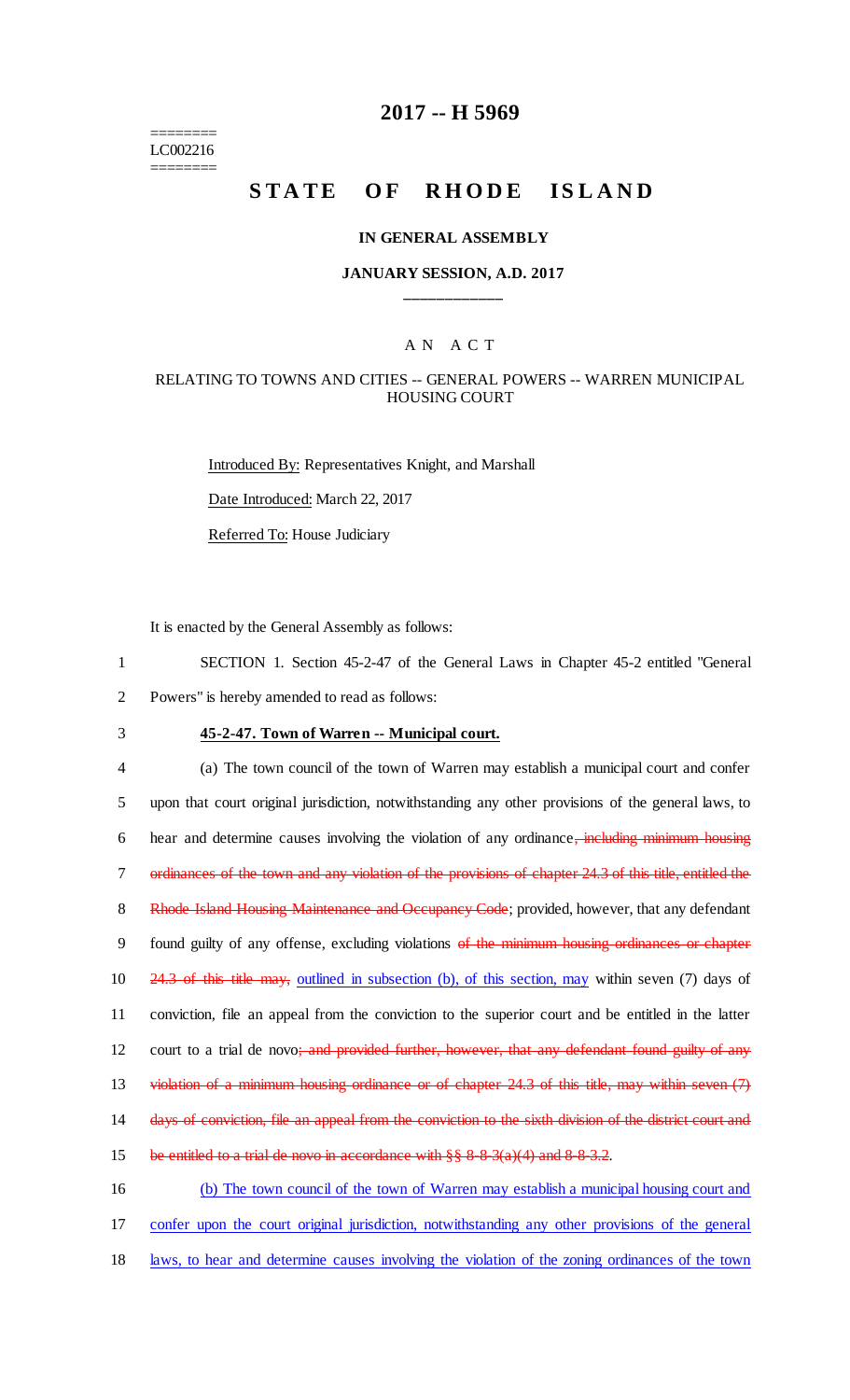| 1              | and any violation of the provisions of chapter 24 of this title, (the Rhode Island zoning enabling       |
|----------------|----------------------------------------------------------------------------------------------------------|
| $\overline{2}$ | act of 1991), any violation of chapter 24.1 of this title (the Historical Zoning Act), any violation     |
| 3              | of chapter 24.2 of this title (Minimum Housing Standards Act), any violation of chapter 24.3 of          |
| 4              | this title (Housing Maintenance and Occupancy Code), any violation of chapter 23 of this title           |
| 5              | (Subdivision and Land Development Act), any violation of any local Warren ordinance or                   |
| 6              | regulation enacted pursuant to these chapters, and any violation of the provisions of chapter 27.3       |
| 7              | of title 23 (the Rhode Island state building code), and any violation of the provisions of those         |
| 8              | regulations promulgated by the state building code commission entitled SBC- I Rhode Island               |
| 9              | state building code, SBC-2 Rhode Island state one and two (2) family dwelling code, SBC-3                |
| 10             | Rhode Island state plumbing code, SBC-4 Rhode Island state mechanical code, SBC-5 Rhode                  |
| 11             | Island state electrical code, SBC-6 state property maintenance code, SBC-8 Rhode Island state            |
| 12             | energy conservation code, and SBC-20 Rhode Island state fuel and gas code; and provided,                 |
| 13             | further, that any party aggrieved by a final judgment, decree or order of the Warren housing court       |
| 14             | may, within twenty (20) days after entry of this judgment, decree or order, petition to the supreme      |
| 15             | court for the state of Rhode Island for a writ of certiorari to review any errors involved. The          |
| 16             | petition for the writ of certiorari shall state the errors claimed. Upon the filing of a petition with   |
| 17             | the clerk of the supreme court, the supreme court may, if it sees fit, issue a writ of certiorari to the |
| 18             | Warren housing court to certify to the supreme court the record of the proceedings of the case           |
| 19             | together with and transcript of the proceedings by the petitioner at his expense.                        |
| 20             | $-(b)$ (c) With respect to violations of either municipal ordinances dealing with minimum                |
| 21             | housing or chapter 24.3 et seq. of this title dealing with housing maintenance and occupancy,            |
| 22             | falling under the jurisdiction of the Warren housing court, as outlined in subsection (b) of this        |
| 23             | section, the town council may also confer upon the municipal housing court, in furtherance of the        |
| 24             | court's jurisdiction, the power to proceed according to equity:                                          |
| 25             | (1) To restrain, prevent, enjoin, abate, or correct a violation;                                         |
| 26             | (2) To order the repair, vacation, or demolition of any dwelling, existing in violation; $\Theta$        |
| 27             | (3) To otherwise compel compliance with all of the provisions of those ordinances,                       |
| 28             | regulations, and statutes-;                                                                              |
| 29             | (4) To authorize some official of the city or town, upon the owner's failure to remedy a                 |
| 30             | violation, to remedy the violation at the expense of the owner, with the cost of remedial measure        |
| 31             | recorded as a lien against the property, which shall be treated in the same manner as local              |
| 32             | property tax liens; or                                                                                   |
| 33             | (5) To order a dwelling into receivership and to order the removal of any cloud on the                   |
| 34             | title to the building or property which shall be binding upon all those claiming by, through, under,     |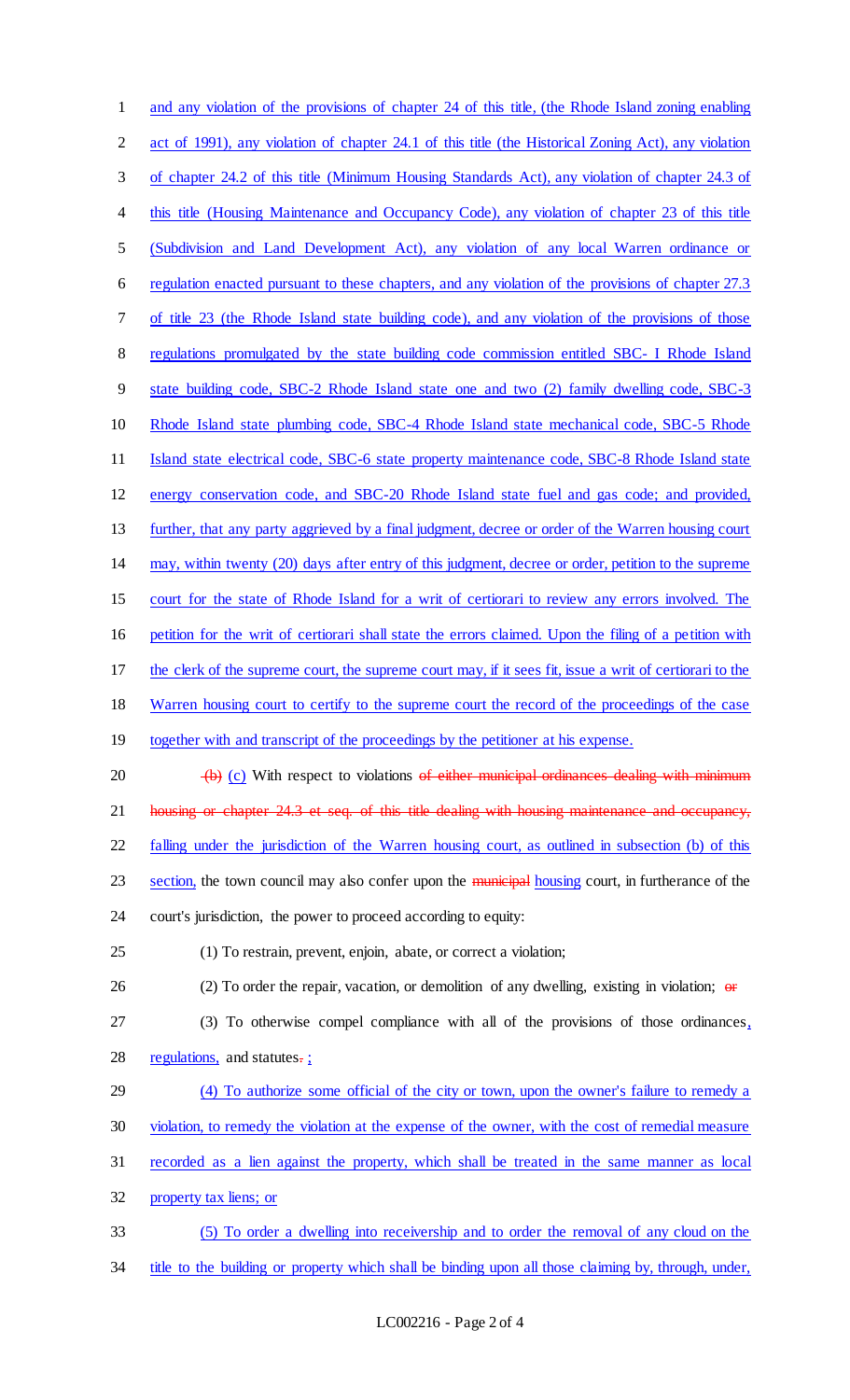1 or by virtue of any inferior liens or encumbrances pursuant to chapter 44 et seq., of title 34.

 $\left(\frac{e}{c}\right)$  (d) The town council of the town of Warren is authorized and empowered to appoint a 3 judge and clerk of the municipal court. The town council of the town of Warren is also authorized to appoint a judge and clerk of the housing court, which may be, but is not required to be, the 5 same person(s) holding the judgeship over the municipal court. The town council of the city is authorized and empowered to enact ordinances governing the personnel, operation, and procedure to be followed in the court and to establish a schedule of fees and costs and to otherwise provide for the operation and management of the court. The municipal court may impose a sentence not to exceed thirty (30) days in jail and impose a fine not in excess of five hundred dollars (\$500), or both. The court is empowered to administer oaths, compel the attendance of witnesses, and punish persons for contempt, and to execute search warrants to the extent the warrants could be executed by a judge of the district court.

13 SECTION 2. This act shall take effect upon passage.

#### ======== LC002216 ========